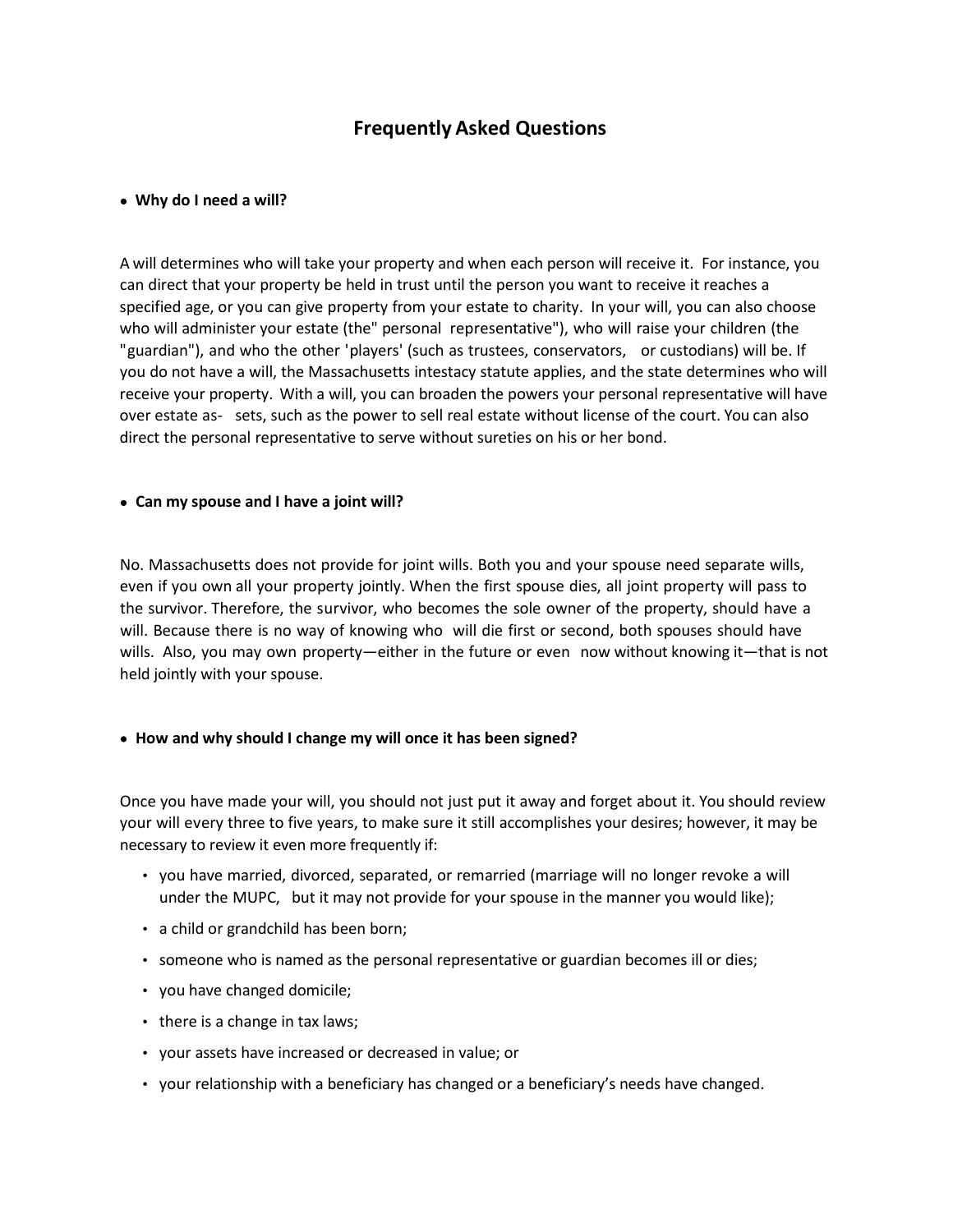A will can be changed, revoked, or replaced by a new will at any time, so long as you are competent. To be considered competent, you must understand the nature of your act, know the extent of your estate, and know who are the "objects of your bounty"—i.e., the people you want to benefit.

A will can be changed by signing a codicil, which is an amendment to a will, with the same formality as a will  $-$  i.e., before two witnesses and a notary public.

A will can be revoked by tearing it up, canceling it, or signing a new will.

## • **Who should I choose to be my personal representative?**

People often pick their spouse, a friend or neighbor, or a relative to act as personal representative. This choice is often made to save on administrative costs or to honor an individual. However, as tax compliance and post-mortem decisions become more complicated, this choice may impose a real burden on the individual and not achieve the original goal. In addition, a personal representative who is not responsive and well organized can actually increase administration costs.

The personal representative should be trustworthy, highly competent, well organized, and responsive and should have good financial judgment and business sense. One choice might be a bank trust department or an attorney. Another possibility is to name a family member as co– personal representative with a professional. In this way the personal interest is mixed with professional expertise and management.

## • **What is a living trust?**

A trust is an arrangement where assets are given to a trustee (generally you are the trustee during your lifetime) to hold and manage for your benefit or the benefit of your beneficiaries (the intended recipients of your property). The purpose of a trust can be any of the following:

- to manage assets in order to produce income for a beneficiary, conserve assets, or provide for growth of the assets;
- to reduce estate taxes;
- to control use or disposition of assets long after you are deceased;
- to provide for spouse and descendants;
- to provide for children during minority or if disabled; and
- to protect beneficiaries (other than yourself) from creditors.

A living trust is just one type of trust, created while you are living. It is also called an inter vivos trust. It can be funded while you are living or after your death. If funded before you die, the assets in the trust will not pass through probate and to that extent will avoid the probate process. You can be a beneficiary of this type of trust.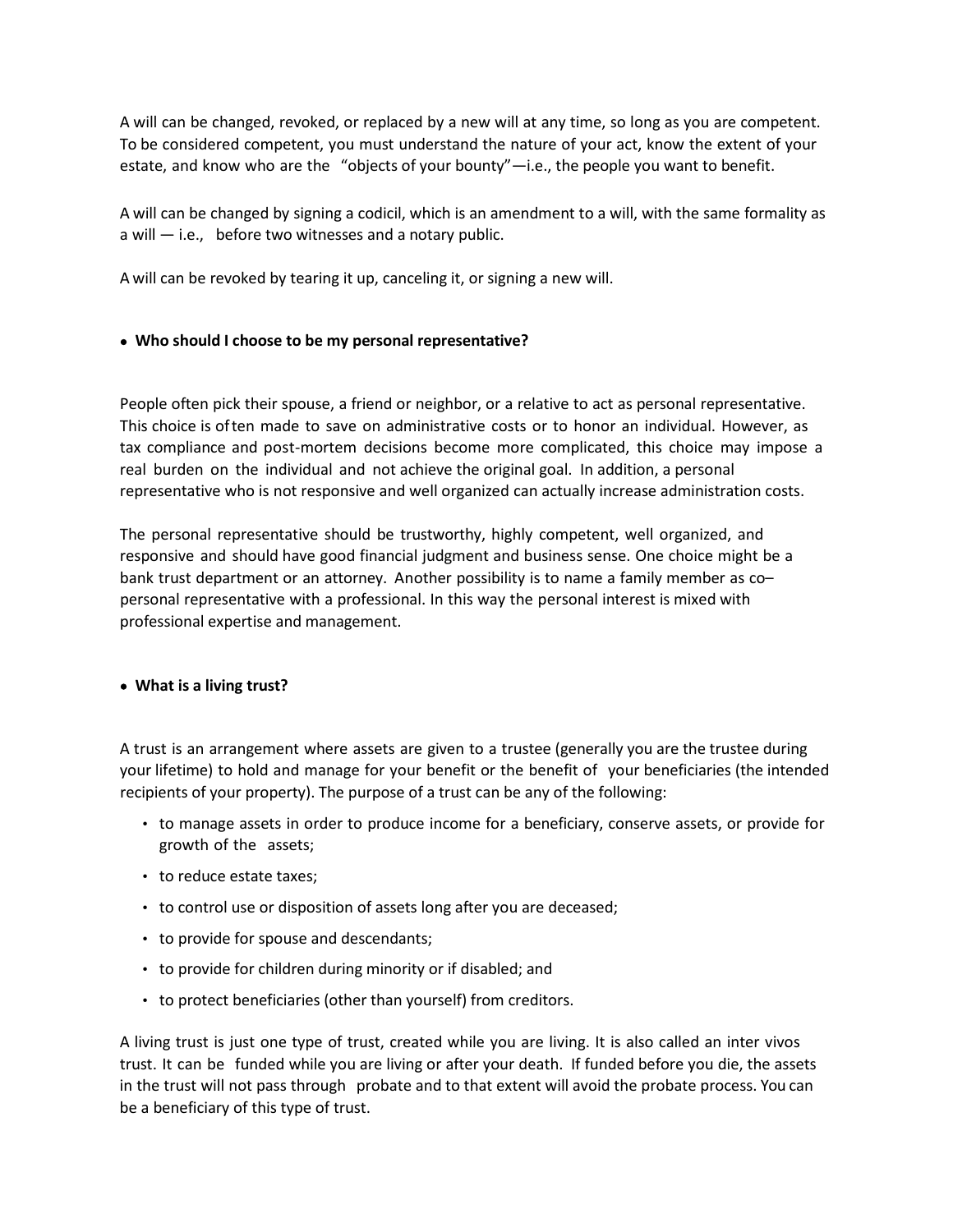A testamentary trust is a trust under a will (meaning it is written as part of the will). It is not funded before you die.

#### • **Should I put funeral instructions or anatomical gift provisions in my will?**

It depends on your particular circumstances. Unless you believe that your next of kin will not honor your wishes, it is generally not recommended. Your will may not be probated or even read until some time after death, quite possibly not until after the funeral. Therefore, it generally is not a good place to deal with these issues. However, because the burial provisions in a will control disposition of your remains, it can be a good idea to put them in your will if there is disagreement about how your remains should be disposed of. If there is not such disagreement, it is usually sufficient to send a letter with funeral instructions to your family, funeral home, or religious affiliation. For anatomi cal gifts, there are forms that can be filled out in advance and documentation that can be kept with you in case of accident. Anatomical gifts can be indicated on your driver's license, through forms available at the Registry of Motor Vehicles.

# • **Why do I need a power of attorney since my spouse and I own all our assets jointly? Why do I need a health care proxy?**

A power of attorney is a written instrument by which one person (the principal) designates someone as his or her agent or attorney in fact to perform certain acts. If it is "durable," it continues in effect even if the principal becomes incompetent. This document can be very important if either you or your spouse becomes incompetent because it may help avoid the appointment of a conservator for the management of assets. Even if property is jointly owned, signatures of both parties are often required, such as in the transfer of real estate. A power of attorney would allow you to sign for your spouse. It also allows you to be the payee of certain items, such as Social Security payments, and it allows you to sign income tax returns on behalf of your spouse.

A **health care proxy** is a document by which one individual (the principal) appoints another (the health care agent) to make health care decisions for him or her should he or she be unable to make or communicate such decisions for himself or herself. The health care agent can even make decisions concerning the use or terminating the use of life support systems. Again, this is extremely important if you become incompetent.

These documents are needed not just for the elderly or infirm. There is no way to predict when an accident might happen or when such a document will be needed. Both are crucial parts of every estate plan.